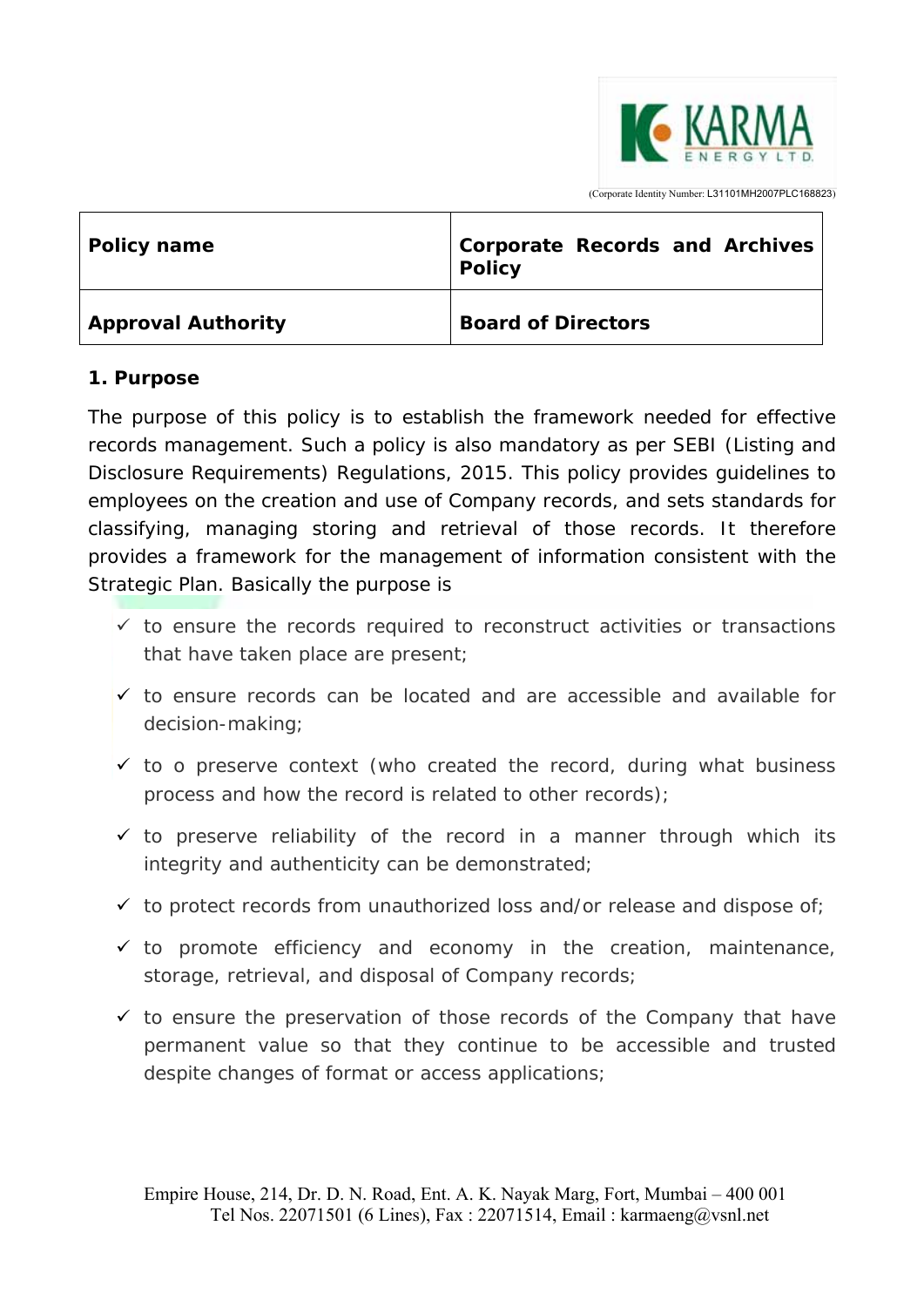

#### -: 2 :-

The Company has a substantial volume of records relating to its business activities. In order to efficiently conduct its business, the storage, retrieval and management of these information reserves is a significant issue.

A good record keeping program is fundamental to the Company's commitment to administrative transparency and accountability. It enables the company to account for decisions and actions by providing essential evidence in the form of records and ensures the preservation of the collective memory of the Company.

The Company is concerned with all aspects of its record keeping independent of the technological medium. This policy seeks to ensure that the Company's business is adequately documented through the creation of records that are then managed in accordance with best practice.

#### **2. Definitions**

**Appraisal**: the process of evaluating business activities to determine which records need to be captured and how long the records need to be kept, to meet business needs, the requirements of Company's accountability and regulatory expectations.

**Archive**: the whole body of records of continuing value of an organization or individual. Sometimes called 'corporate memory'.

**Disposal:** a range of processes associated with implementing appraisal decisions. These include the retention, deletion or destruction of records in or from record keeping systems. They may also include the migration or transmission of records between record keeping systems, and the transfer of custody or ownership of records.

**Electronic records**: records communicated and maintained by means of electronic equipment. Also as per definition in section 2(1)(t) of Information Technology Act,2000.

**Evidence**: information that tends to prove a fact. Not limited to the legal sense of the term.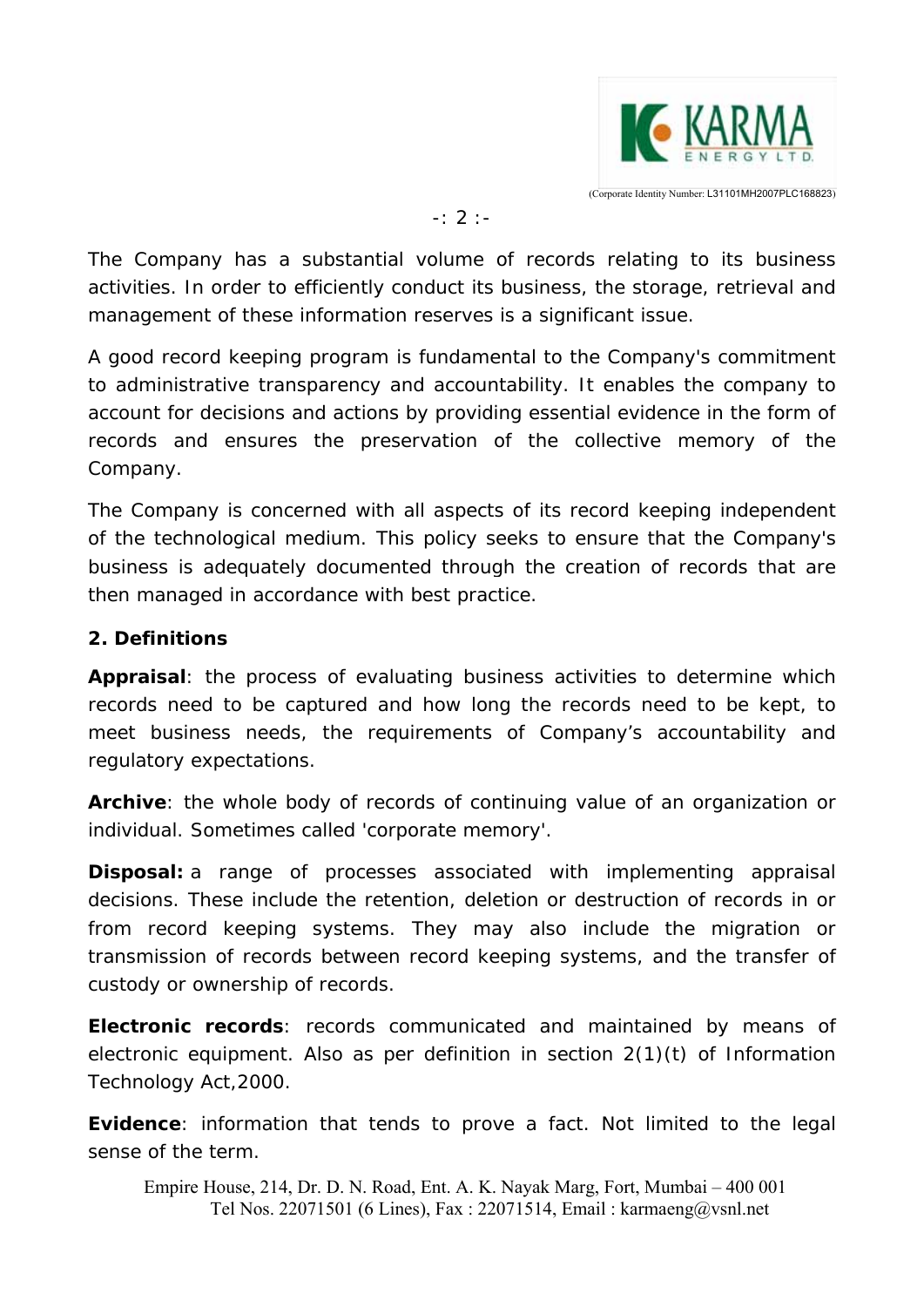

-: 3 :-

**Information systems**: organized collections of hardware, software, supplies, policies, procedures and people, which store, process and provide access to information.

**Record keeping**: making and maintaining complete, accurate and reliable evidence of business transactions in the form of recorded information.

**Record keeping systems**: information systems which capture, maintain and provide access to records over time.

**Records**: records information in any form including data in computer systems, created or retrieved and maintained by an organization or person in the transaction of business or the conduct of affairs and kept as evidence of such activity.

#### **3. Scope**

This policy is applicable to all areas and locations of the Company. It is intended to comply with relevant legislation in all states and territories in which Company has a presence.

Employees should be aware that electronic documents have the same status as paper documents. Both electronic and paper documents are bound by the same legislative requirements and are subject to the same degree of confidentiality and care. Therefore electronic records must be managed as part of a comprehensive record keeping program [see **Appendix B** – Electronic Records].

#### **4. Legislative Framework**

- 4.1 The Company has to comply with plethora of Central and State legislation and rules thereof and also Regulations, Rules, Guidelines laid down by the relevant Regulatory authorities – An illustrative list includes
	- Companies Act 2013 ( Earlier Companies Act,1956)
	- Foreign exchange Management Act -1999
	- $\cdot$  Income Tax Act 1961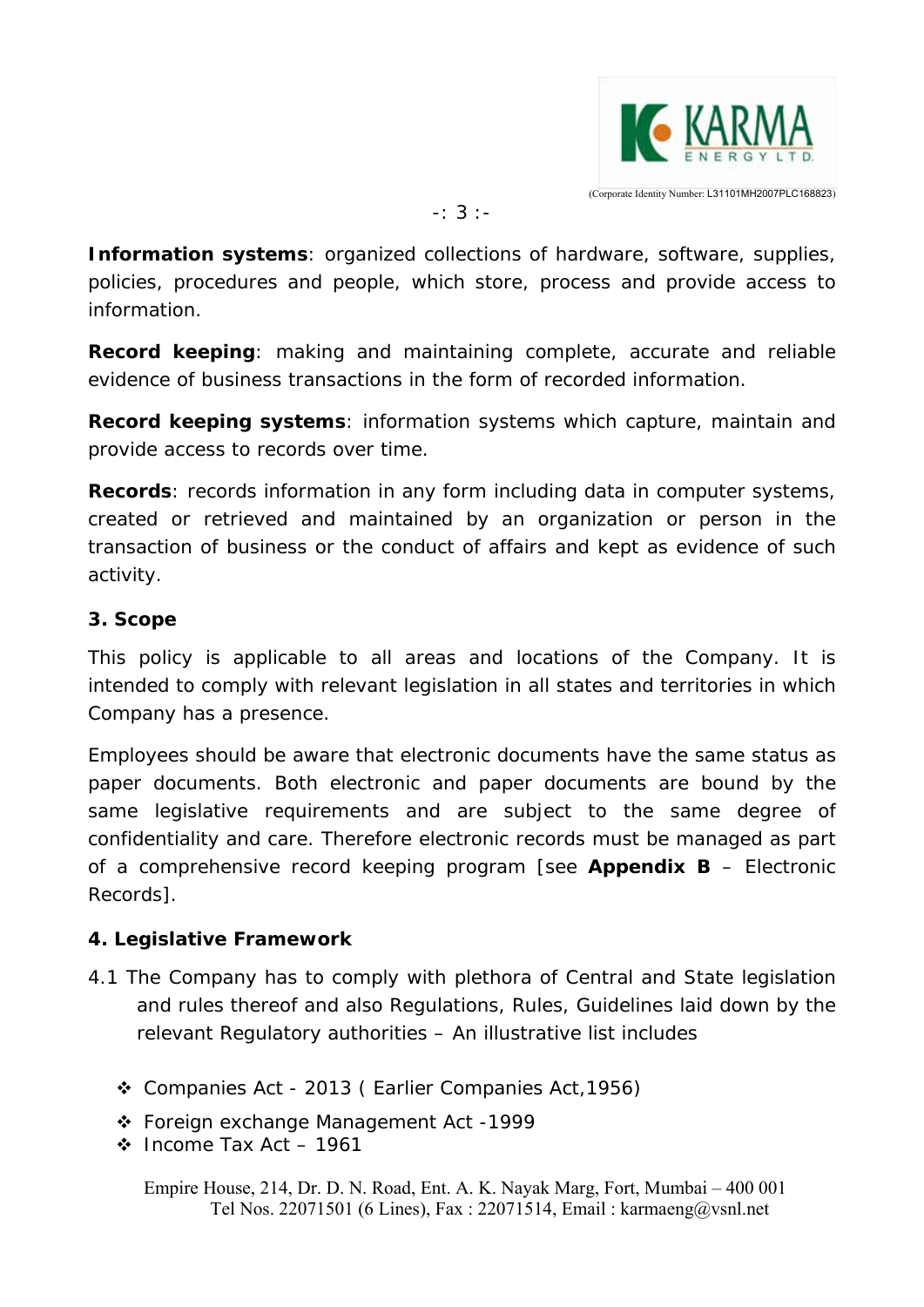

-: 4 :-

- ❖ Listing Agreement / Regulations
- ❖ Shops and Establishment Act
- Finance Act 1994 Service Tax
- State Value Added Acts
- Labour Legislations like Payment of Wages Act 936, Minimum Wages Act - 1948, Employees State Insurance Act, 1948 Payment of Bonus Act -1965, Payment of Gratuity Act-1972

Each of the legislation stipulate different time frame for which the records are to be maintained. Companies Act calls for maintenance for 8 years, Income tax Act for 7 financial Years, Certain Labour legislations call for keeping registers for two years from last date of entry etc.

#### **4.2 Permanent Records**

Certain applicable legislations call for retaining records permanently and this include Minutes of Board Meetings, Annual General other Statutory Meetings, Annual Returns etc. These records to be safely stored and never destroyed.

# **4.3 Records part of pending Assessments, Appeals, Litigation, Investigation etc**

Certain records may be part of pending tax assessments or appeals or litigation or investigation and storage and disposal of these records call for special care and its disposal to be mandatorily approved by the Chief Financial Officer or the Company secretary and Compliance Officer or Head Legal.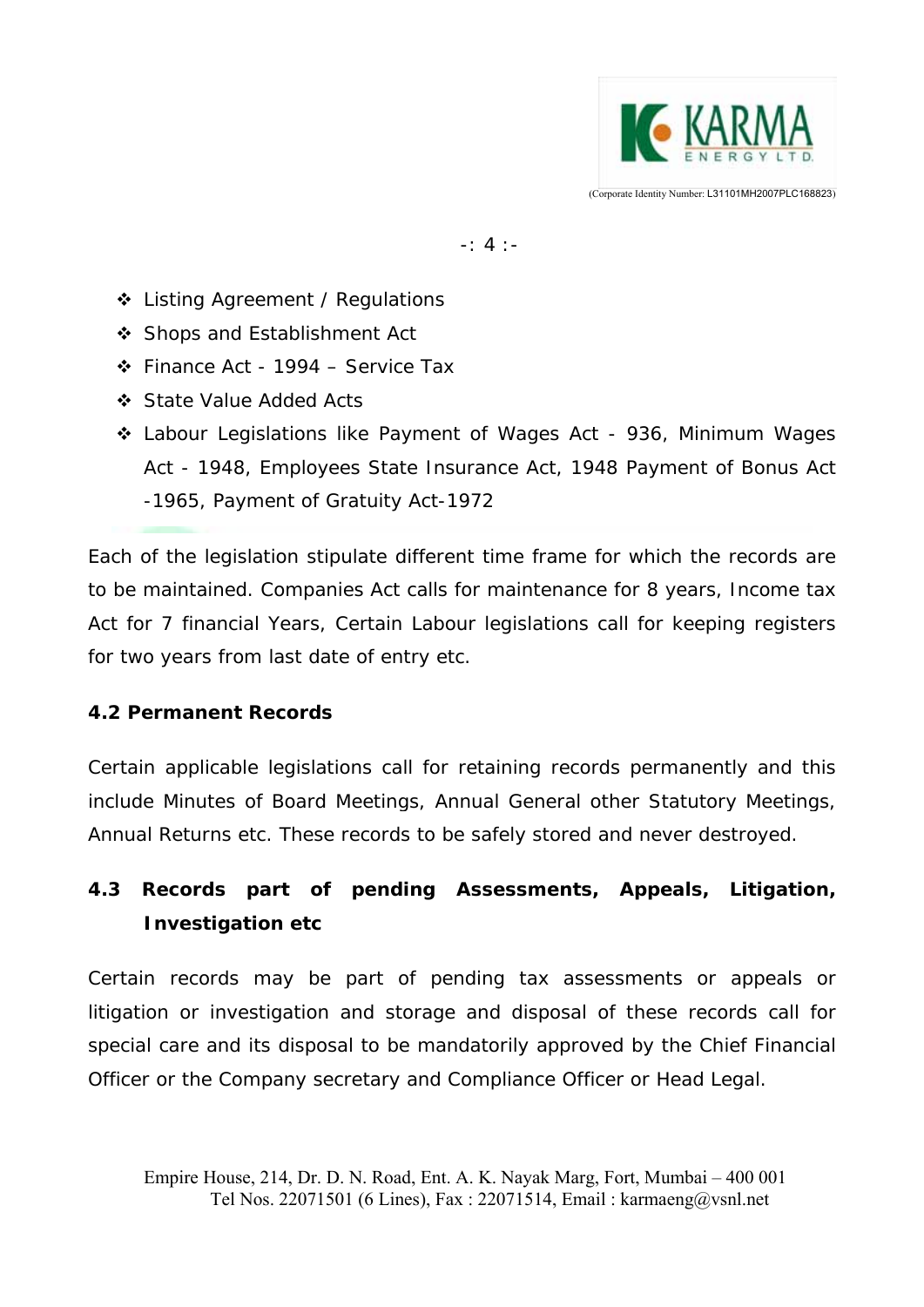

 $-: 5 : -$ 

#### **5. Roles and Responsibilities of Record Keeping**

#### **5.1 Managing Director**

Overall responsibility for records management rests with the Managing Director. As Chief Executive Officer he has ultimate responsibility to ensure that this Policy is implemented.

#### **5.2 Managers at various levels irrespective of their designations whether Head of Function, Vice President, General Manager, Assistant General Manager, Manager, etc**

Management-level staff are responsible for implementing and maintaining sound record keeping practices within their respective administrative units.

Managers must ensure that records are created, maintained and stored in accordance with the standards outlined in this policy, and that no records are destroyed except as authorised by the Retention and Disposal Schedule or Normal Administrative Practice. (see **Appendix A** – Normal Administrative Practice).

#### **5.3 Staff**

Record keeping is not the province of archivists, records managers or systems administrators alone, but is an essential role of all employees. Every member of staff is responsible for making and keeping such records as may be necessary to fully and accurately record the functions, activities, transactions, operations, policies, decisions, procedures, affairs, administration and management of the Company.

Staff members are to follow authorized procedures in carrying out records management functions, and must observe security, privacy and confidentiality requirements at all times, in accordance with the Company's Policies.

Staff members are to handle records sensibly and with care and respect so as to avoid damage to the records and prolong their life-span.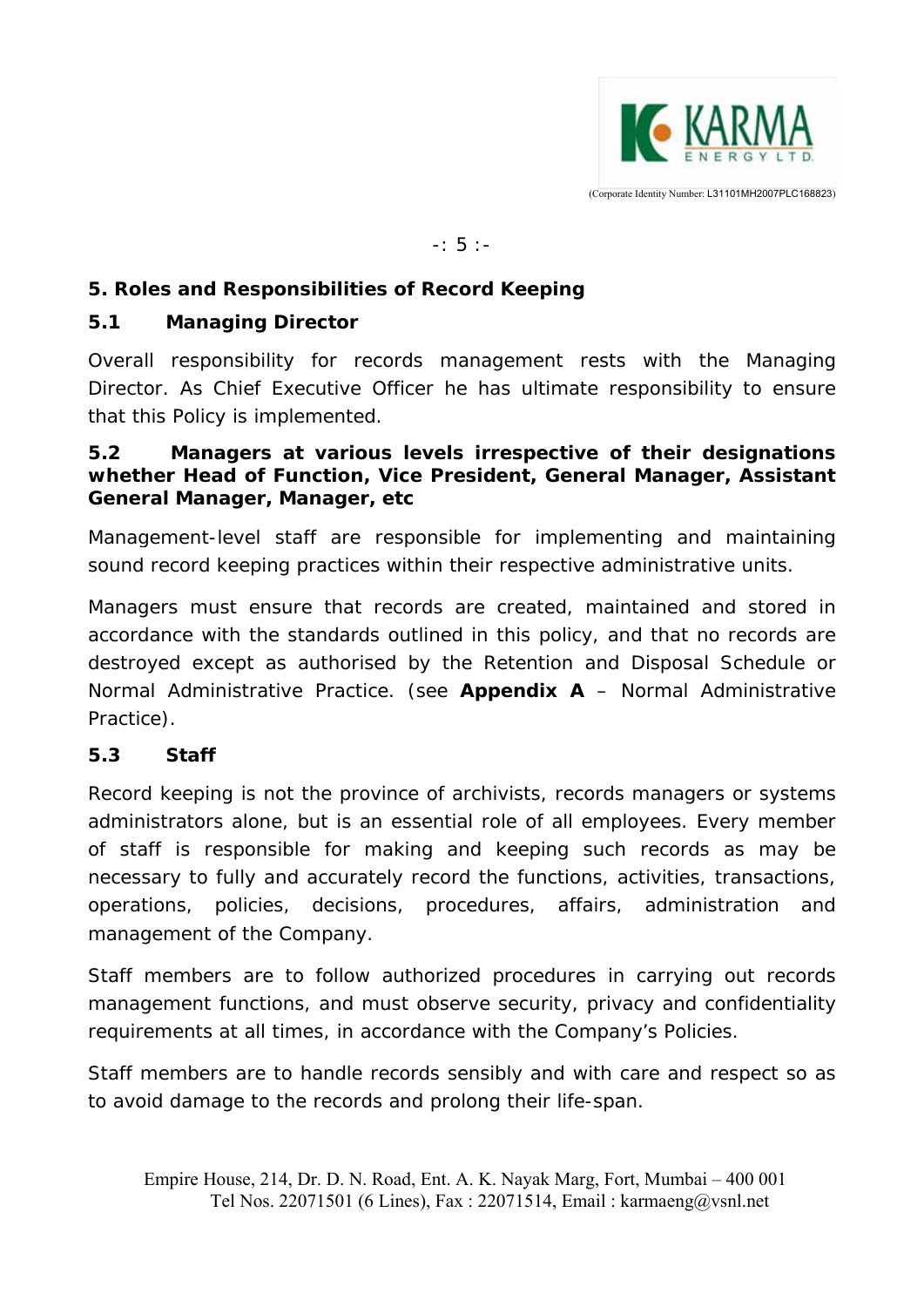

-: 6 :-

#### **6. Creation of Records**

In accordance with section 5.3 of this policy, all staff are required to create full and accurate records which adequately document the business activities in which they take part.

Records should be full and accurate to the extent necessary to:

- facilitate action by employees, at any level, and by their successors;
- $\cdot$  make possible a proper scrutiny of the conduct of businesses by anyone authorized to undertake such scrutiny;
- $\cdot$  protect the financial, legal and other rights of the organization, the management and any other people affected by its actions and decisions.

### **7. Control of Records**

#### **7.1 Version control**

Earlier versions (i.e. drafts) of a document may be deleted once the previous versions are no longer needed to create future records. However, drafts that must not be disposed of are those that document significant decisions, reasons and actions and contain significant information that is not contained in the final form of the record. This applies to both paper and electronic drafts.

## **7.2 Security**

Records must be made accessible to authorized users. Officers of the Company in their normal course of their duties must have access to relevant records of the Company.

Personal information about staff and Customers of the Company must be secured within all levels of Company records.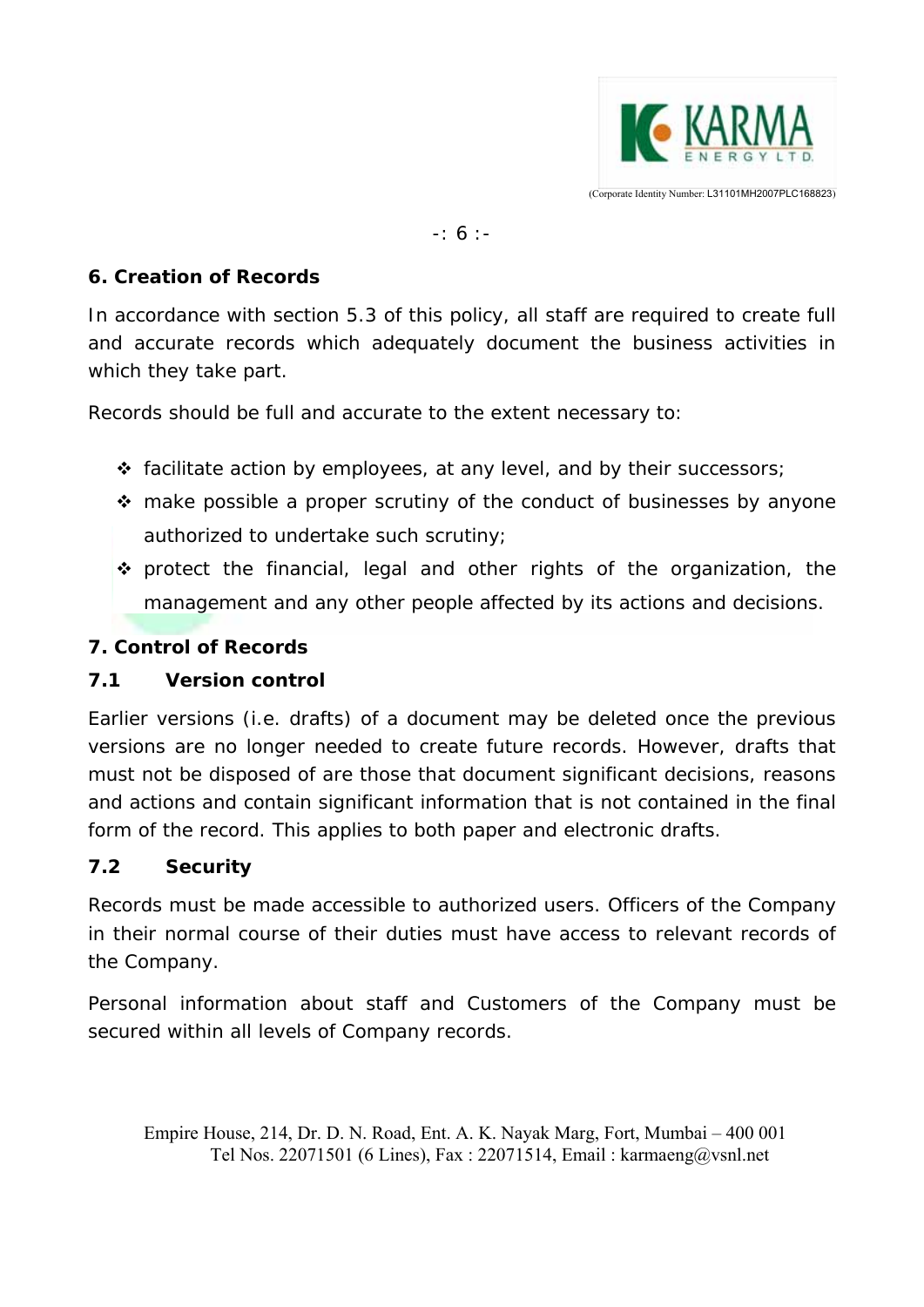

#### -: 7 :-

#### **7.3 Storage**

Records should be stored in conditions that are clean and secure, with low risk of damage from fire, water, dampness, mould, insects and rodents. They should also be kept away from direct sunlight and other sources of light and heat. The storage area should be well ventilated and ideally maintained at a stable temperature and humidity. Records in non-paper formats such as photographs, maps or computer storage media require specialized storage conditions and handling process that take account of their specific physical and chemical properties. Irrespective of format, records of continuing value require higher quality storage and handling to preserve them for as long as that value exists or is mandatory.

#### **7.4 Technology**

As storage of high volumes of records for long period of years call for huge storage space in different parts of the Country, it shall the endevour of the top management to continuously review the storage methods and as far as possible and feasible to adopt modern technologies of storing records in electronic form say micro film, microfiche, or similar media etc. However it should be ensured that the records are properly indexed so that retrieval is feasible at minimum coast and time.

#### **7.5 E-Mail**

E-mail systems facilitate both internal and external business communications on a day-to-day basis. Messages contained on email systems are kept for a limited period of time. E-mail systems therefore should not be considered, or used as, an information archival or storage system. As stated above, e-mail messages that meet the criteria of a Record defined herein should be preserved in hard copy or stored electronically separately from email systems for record retention and archival purposes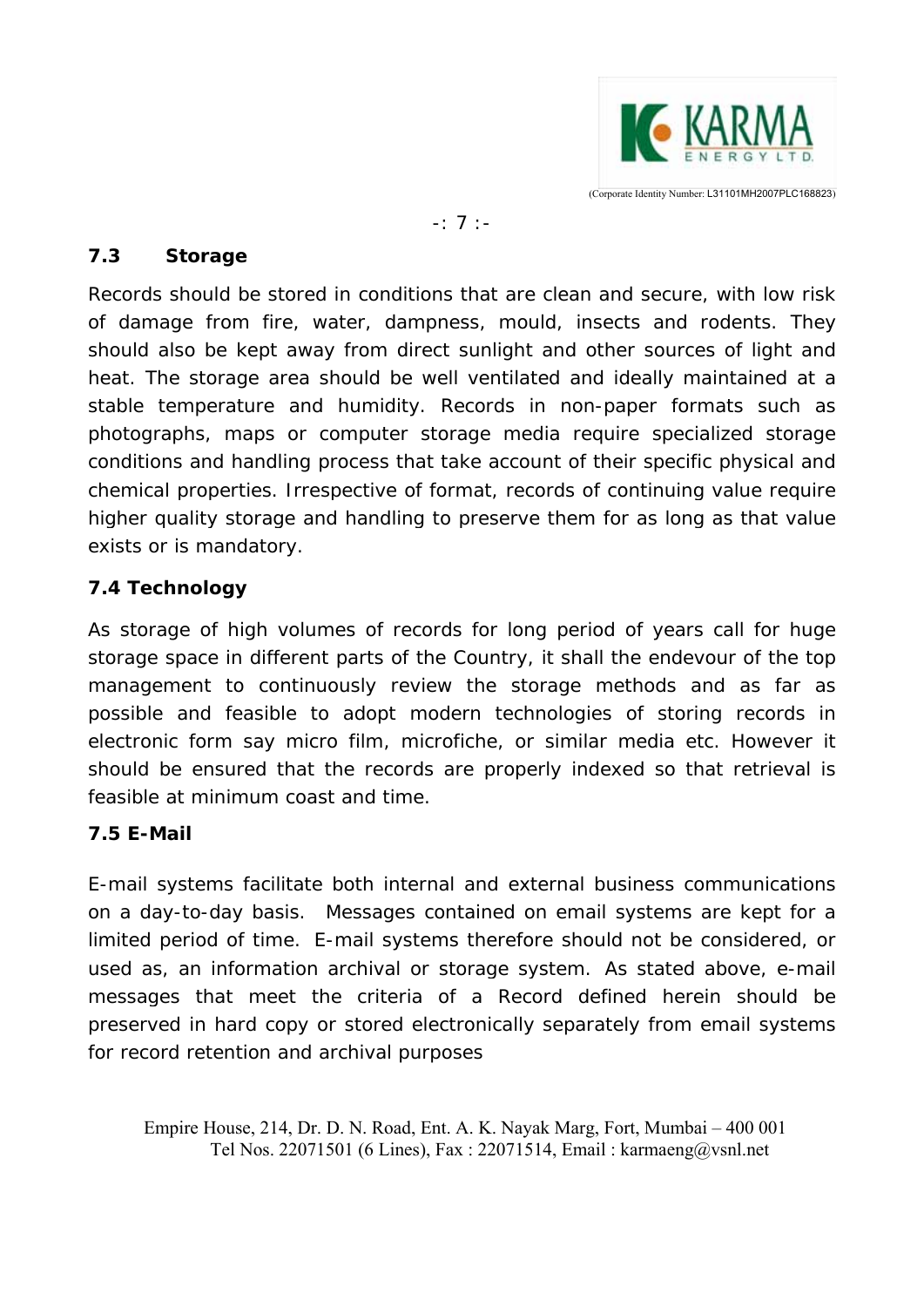

-: 8 :-

#### **7.6 Retrieval**

Proper and decipherable name to be given to the files. It is preferable to maintain an index of files with the head of the department or function and same is updated annually.

A record of files – by individual name or group like Journal vouchers from \_\_\_ to for Months etc in the department to be maintained . A movement register of files is advisable if files may have to move from one department to another.

A record to be kept of records and files moved to godown or archives and also reference of location in the storage premises, cupboard or shelf number where such records are maintained also to be recorded.

An indexed record of files or records destroyed also to be kept so that search, if any in future if warranted is obviated.

#### **8. Disposal and Destruction of Records**

Staff may only destroy or dispose of records in accordance with the Company's Retention and Disposal Schedule or in accordance with Normal Administrative Practice [see **Appendix A** – Normal Administrative Practice].

The Retention and Disposal Schedule provides a listing of routine administration, personnel, accounting, and property records across the Company. It complies with legislation in each state or territory in which the Company has a presence and should be accepted as the minimum retention period for records.

Where records are scheduled for destruction this should be undertaken by methods appropriate to the confidentiality status of the records. All Company records approved and eligible for destruction must be destroyed under confidential conditions, unless the material is widely published. If staff are uncertain of the status of a record, it should be treated it as confidential and destroyed under confidential conditions.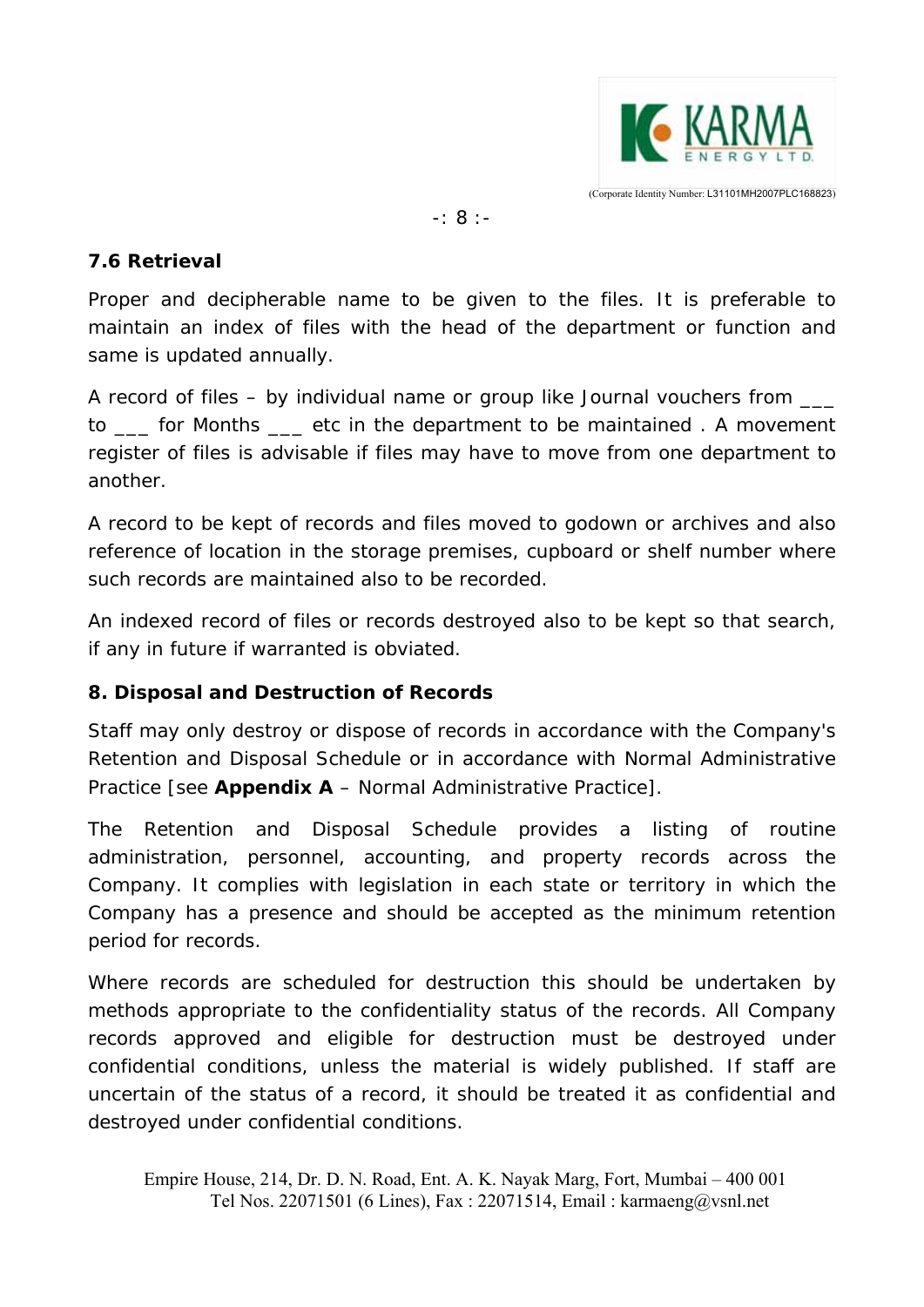

-: 9 :-

Refer **Appendix C** for illustrative list of records classifying as permanent and Temporary for the purpose of preservation or disposal after relevant period.

The name of records disposed to be recorded in a permanent register as per format in **Appendix D.** 

Confidential records should be destroyed as follows:

## **8.1 Destruction of paper records**

Paper records must be torn to pieces so that no paper could be reconstructed and preferably shredded using shredding machine and the scrap disposed off.

## **8.2 Destruction of magnetic media**

Records stored on computer storage media must be destroyed by reformatting at least once. Deleting files from magnetic media is not sufficient to ensure the destruction of the records. Backup copies of the records must also be destroyed.

## **8.3 Destruction of optical media**

Records held on optical media such as rewritable disks must be destroyed by cutting, crushing or other physical means.

## **9. Audit and Review**

All record systems may be subject to audit and review to ensure compliance with legislative requirements and with the requirement of this policy.

To accommodate changes in legislation, technologies, programs and resources available to the Company this policy is to be reviewed on need based basis.

## **10. Contact Personnel**

In the event of any doubt on the implementation of this policy document or requiring clarity on whether certain records to be maintained or not or to be maintained for what period etc, the Chief Financial Officer or the Company secretary and Compliance Officer to be contacted.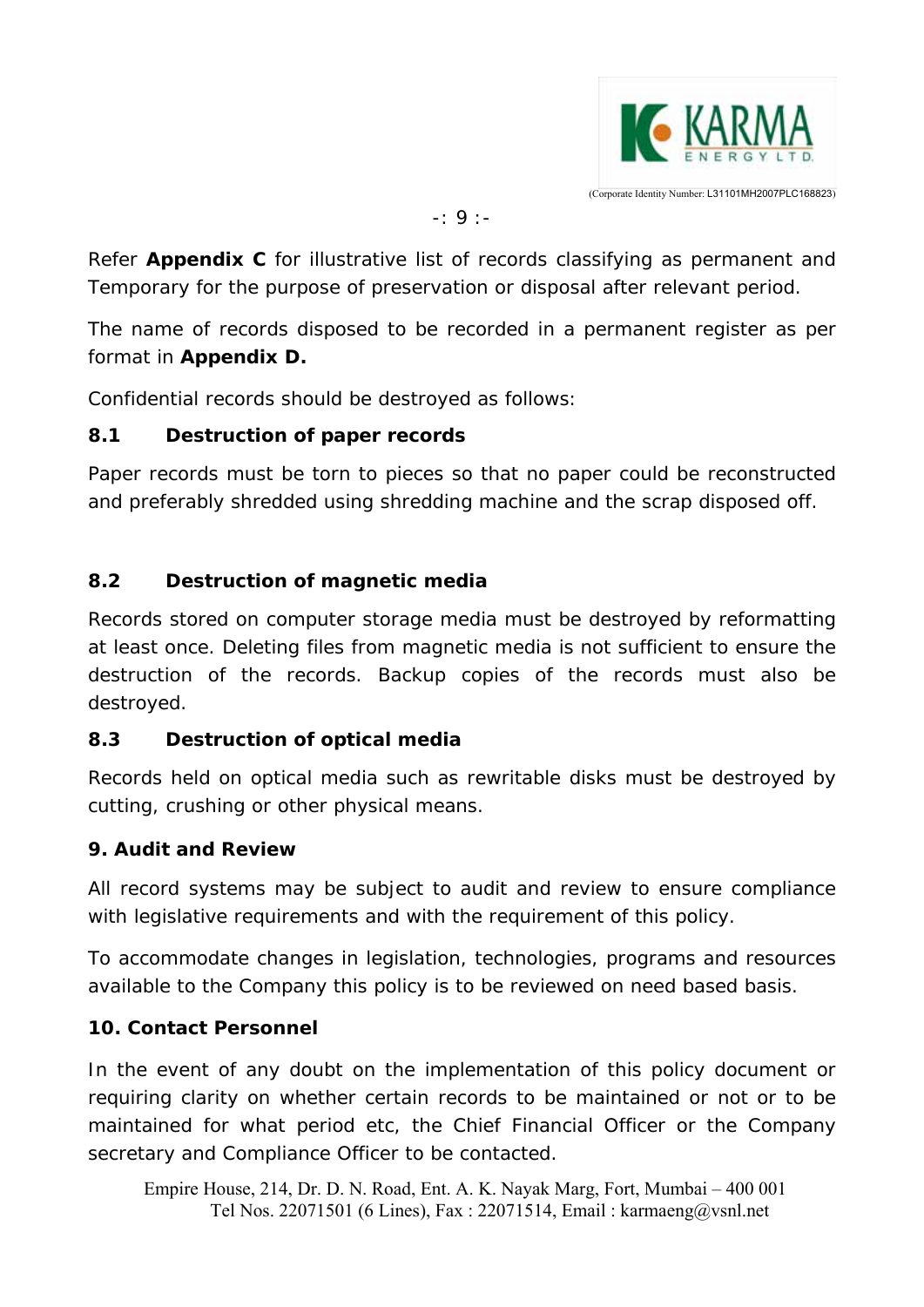

-: 10 :-

### **11. Appendix A**

## **Normal Administrative Practice**

Destruction as a normal administrative practice usually occurs because the records are duplicated, unimportant or for short-term use only. This applies to both paper and electronic records.

The following categories of records may be destroyed as normal administrative practice:

- $\triangleright$  superseded manuals or instructions;
- $\triangleright$  catalogues and trade journals;
- $\triangleright$  copies of press cuttings, press statements or publicity material;
- > anonymous letters;
- $\triangleright$  requests for copies of plans, charts, advertising material or other stock information;
- $\triangleright$  address lists and change of address notices;
- calendars, office diaries and appointment books (other than those for senior management as covered in the Retention and Disposal Schedule);
- $\triangleright$  facsimiles where a photocopy has been made;
- $\triangleright$  telephone message;
- > drafts of reports, correspondence, speeches, notes, spreadsheets, etc. and
- $\triangleright$  routine statistical and progress reports, MIS duplicate copies compiled and duplicated in other reports.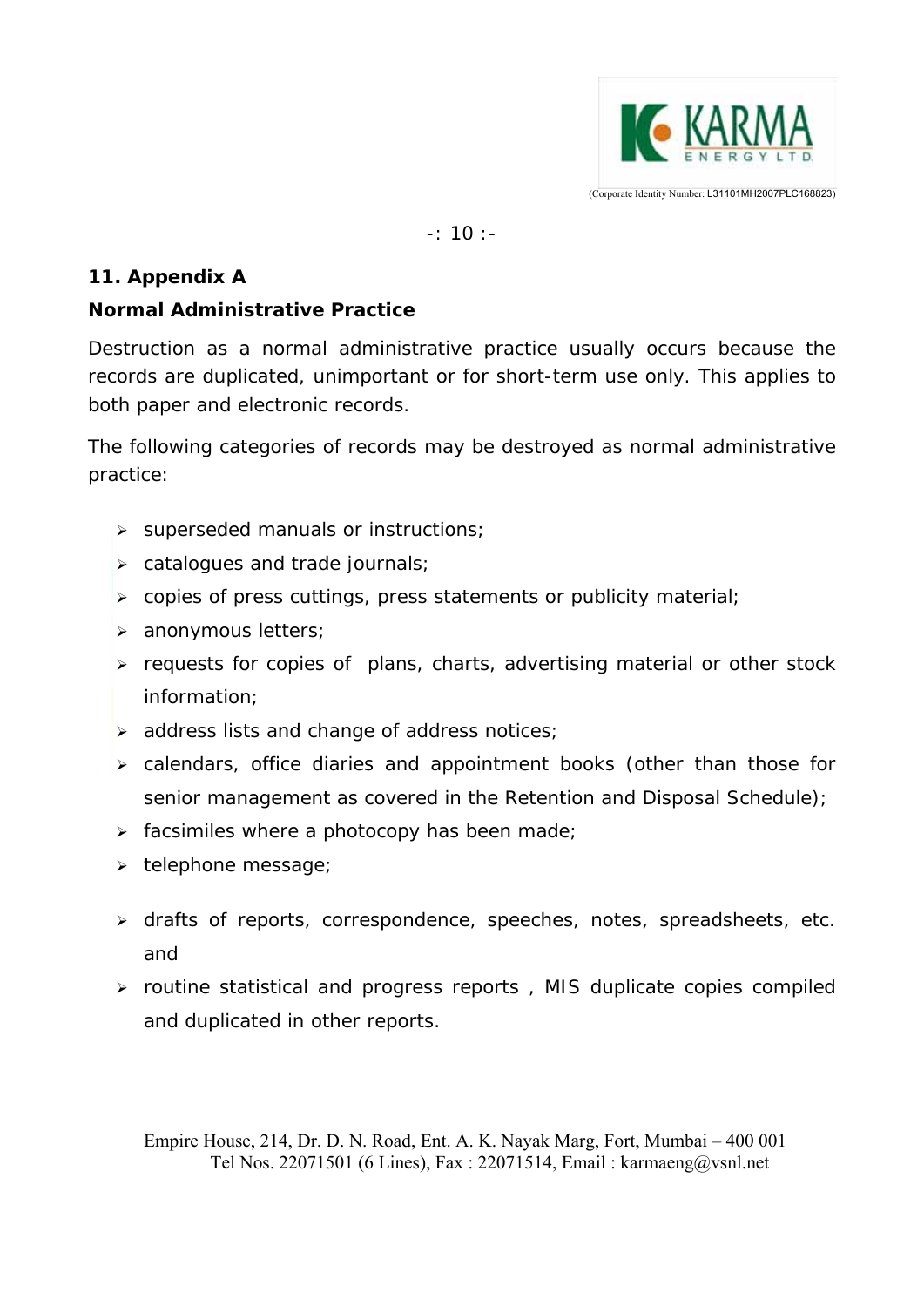

-: 11 :-

### **12. Appendix B**

## **Electronic Records**

Electronic documents have the same status as paper documents. Both electronic and paper documents are bound by the same legislative requirements and are subject to the same degree of confidentiality and care. Therefore electronic records are to be managed as an integral and routine part of record keeping.

## **12.1 Storage**

Electronic records that contain evidence of official transactions should be backed up and migrated to new systems or transferred to off-line storage such as CD-ROM for longer-term retention and preferably a copy to be stored in different location for additional security. Strategies should be developed to ensure that these records remain accessible and useable in all future generations of software, for the entire period of their retention.

## **12.2 Destruction**

Records stored on Computer storage media must be destroyed by reformatting at least once. Deleting files from magnetic media is not sufficient to ensure the destruction of the records. Backup copies of the records must also be destroyed.

Records held on optical media, such as rewritable disks, must be destroyed by cutting, crushing or other physical means.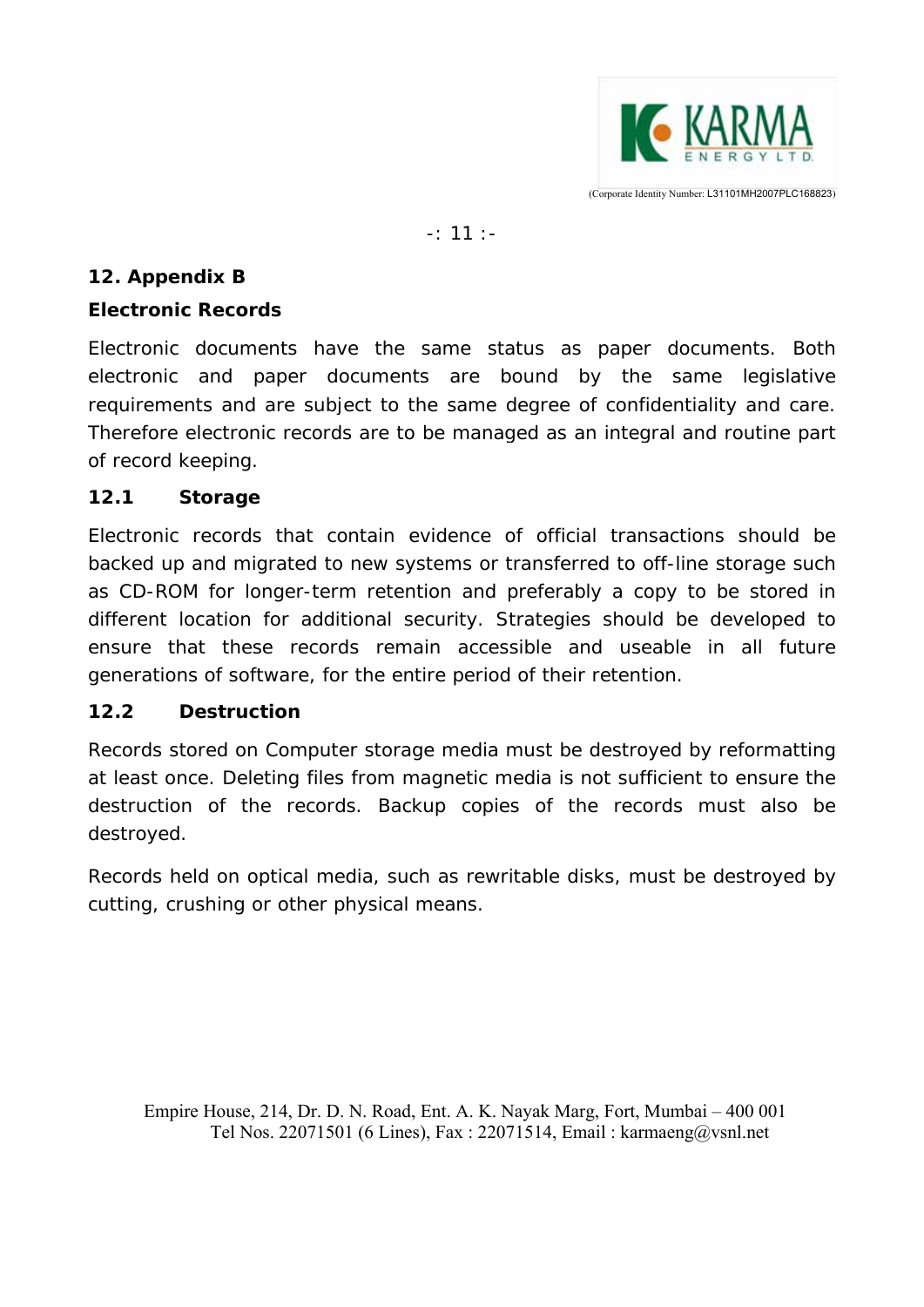

#### -: 12 :-

#### **13. Appendix C**

#### **Illustrative List of Records categorizing permanent or otherwise for preservation or disposal after relevant period**

| <b>Permanent Records</b> |                                                                                                                                                                                                                                                                                                                                                                                                                                                                                                                                                                    | <b>Temporary Records</b> |                                                                                                                                                                                                                                                                                                                                                                                                                                                                                                                                                                                                                                                                                                                                                                                                                                                                                                                                                                                                                                                                                                                                                                                                                                                                                                                                                                             |
|--------------------------|--------------------------------------------------------------------------------------------------------------------------------------------------------------------------------------------------------------------------------------------------------------------------------------------------------------------------------------------------------------------------------------------------------------------------------------------------------------------------------------------------------------------------------------------------------------------|--------------------------|-----------------------------------------------------------------------------------------------------------------------------------------------------------------------------------------------------------------------------------------------------------------------------------------------------------------------------------------------------------------------------------------------------------------------------------------------------------------------------------------------------------------------------------------------------------------------------------------------------------------------------------------------------------------------------------------------------------------------------------------------------------------------------------------------------------------------------------------------------------------------------------------------------------------------------------------------------------------------------------------------------------------------------------------------------------------------------------------------------------------------------------------------------------------------------------------------------------------------------------------------------------------------------------------------------------------------------------------------------------------------------|
| ❖<br>❖<br>❖<br>❖<br>❖    | The memorandum and articles of the<br>company<br>Affidavit from the subscribers to the<br>memorandum and from persons named as<br>the first directors<br>❖ Register of members<br>❖ Books and Documents relating to the<br>issue<br>of share certificates, including the blank<br>forms of share certificates<br>Annual return<br>The foreign register of members<br>Minutes book of general meeting<br>Minutes of Board meeting<br>❖ PAN / TAC Cards<br>Licences under various statutes or<br>regulations.<br>❖ Purchase / Sale deeds of immovable<br>properties. | ≻                        | Register of debenture holders or any<br>other<br>security holders (8 years from the date of<br>redemption of debentures or securities)<br>$\triangleright$ Copies of all annual returns prepared<br>under the Companies Act,<br>and copies of all certificates and<br>Documents required to be annexed<br>thereto<br>(8 years from date of filing with the<br>Registrar)<br>$\triangleright$ Registers under Companies Act.<br>$\triangleright$ All notices pertaining to disclosure of<br>interest of directors<br>$\triangleright$ All certificates surrendered to a company<br>(3 years from date of surrender)<br>$\triangleright$ Register of deposits (not less than 8 years)<br>from the date of last entry)<br>$\triangleright$ Instrument creating a charge or<br>modification (8 years from date of<br>satisfaction of charge)<br>$\triangleright$ Office copies of Notices, scrutiniser's<br>report, and related papers (as long as they<br>remain current or for 8 financial years),<br>whichever is later<br>$\triangleright$ Books of Accounts (8 years)<br>> Completed Income Tax Assessment Files<br>or Completion of time for assessment (6<br>assessment years)<br><b>ST</b><br>$\triangleright$ Completed<br><b>VAT</b><br>Returns.<br>$\sqrt{2}$<br>Documents (8 years)<br>$\triangleright$ Any other document (as per relevant<br>applicable statute). |
|                          |                                                                                                                                                                                                                                                                                                                                                                                                                                                                                                                                                                    |                          |                                                                                                                                                                                                                                                                                                                                                                                                                                                                                                                                                                                                                                                                                                                                                                                                                                                                                                                                                                                                                                                                                                                                                                                                                                                                                                                                                                             |